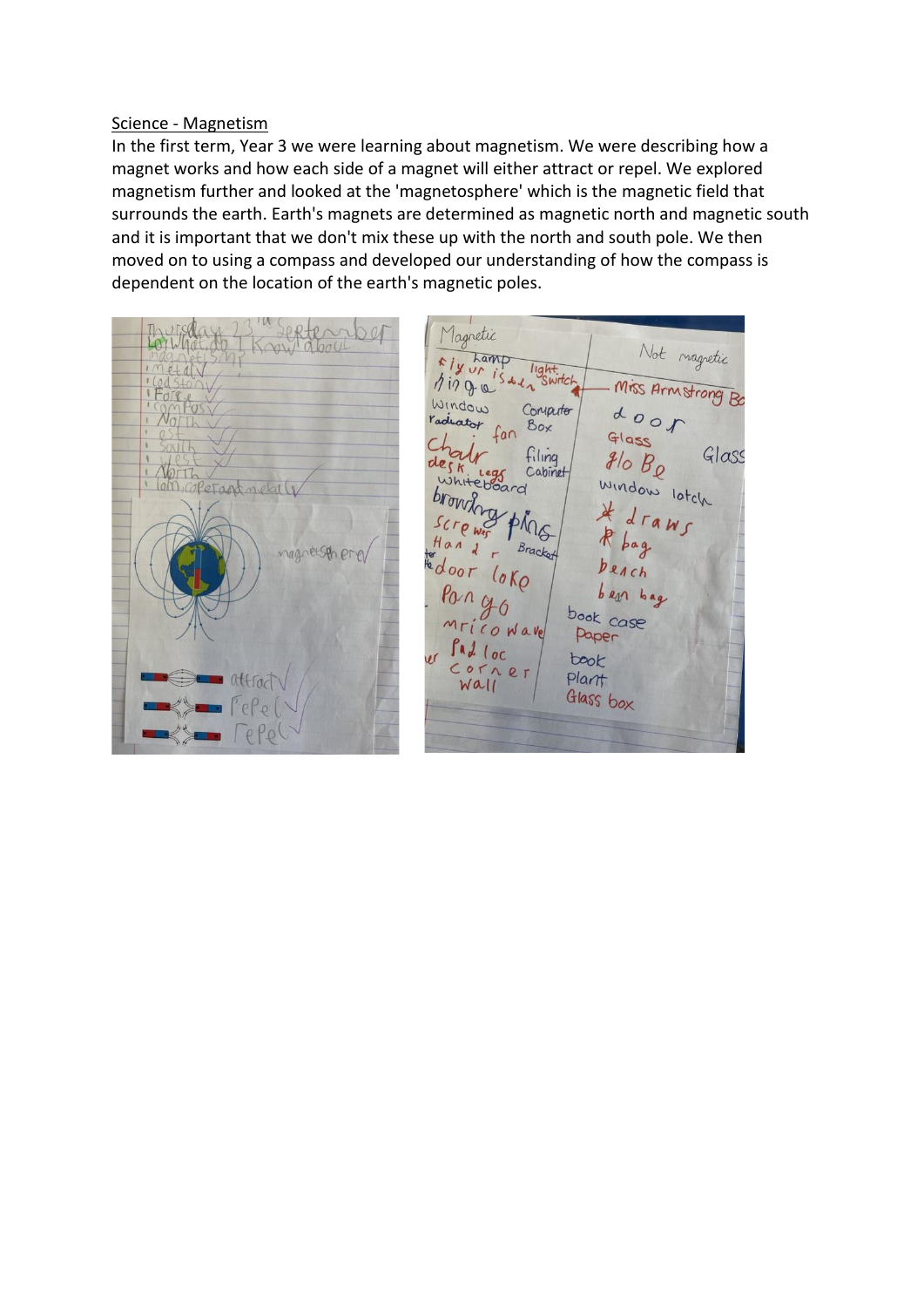### History - Ancient Greece

In history, we were learning about the ancient Greeks. We started by exploring where Greece is located and the seas that surround it. The children learned that Greece was split into two states, Athens and Sparta. Children role played being Spartans (soldiers of Greece) and then held their own vote to learn about the democracy of Athenians. Children made their own Ostraca's and discovered that the word democracy comes from the Greek words 'Demos' and 'Kratos' People and Strength. We finished our topic by hosting our own Olympic games and learning about the battle of Marathon where a soldier ran 26 miles to deliver a message to the Athenians warning them of a Persian attack!



Thursday  $14+n$ Lo: October What 15 a Marathon? The date Was datt<br>Camedia the Marathon<br>Came to on the Athensions<br>had to atackous accors they cirmey,

Wednesday 6th October Lo: To understand democraci Dêmos Pople This is an ostraca.<br>Athenians used those to vote.<br>State to have remounding. Eppas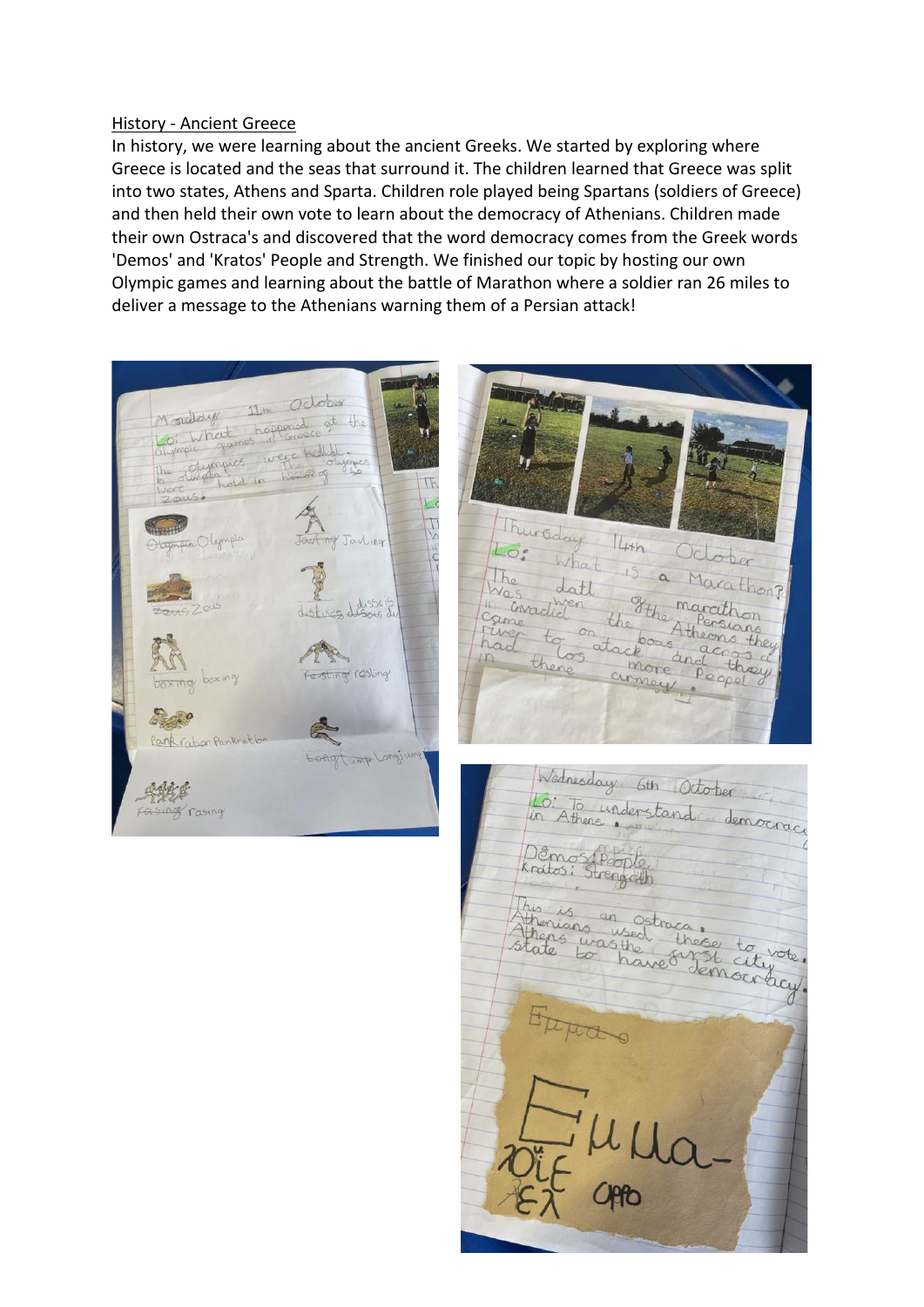# Geography - The Local Community

In geography, we were exploring the local community and looking at natural and built places within Downham Market. We looked at the five uses of land and discussed the importance of respecting the environment and how each type of land/build serves a purpose to the local community. Different house types were explored ranging from detached houses to caravans. We looked at local ordnance maps of Downham Market and Norfolk and learned how grid references can be used to find places on a map.

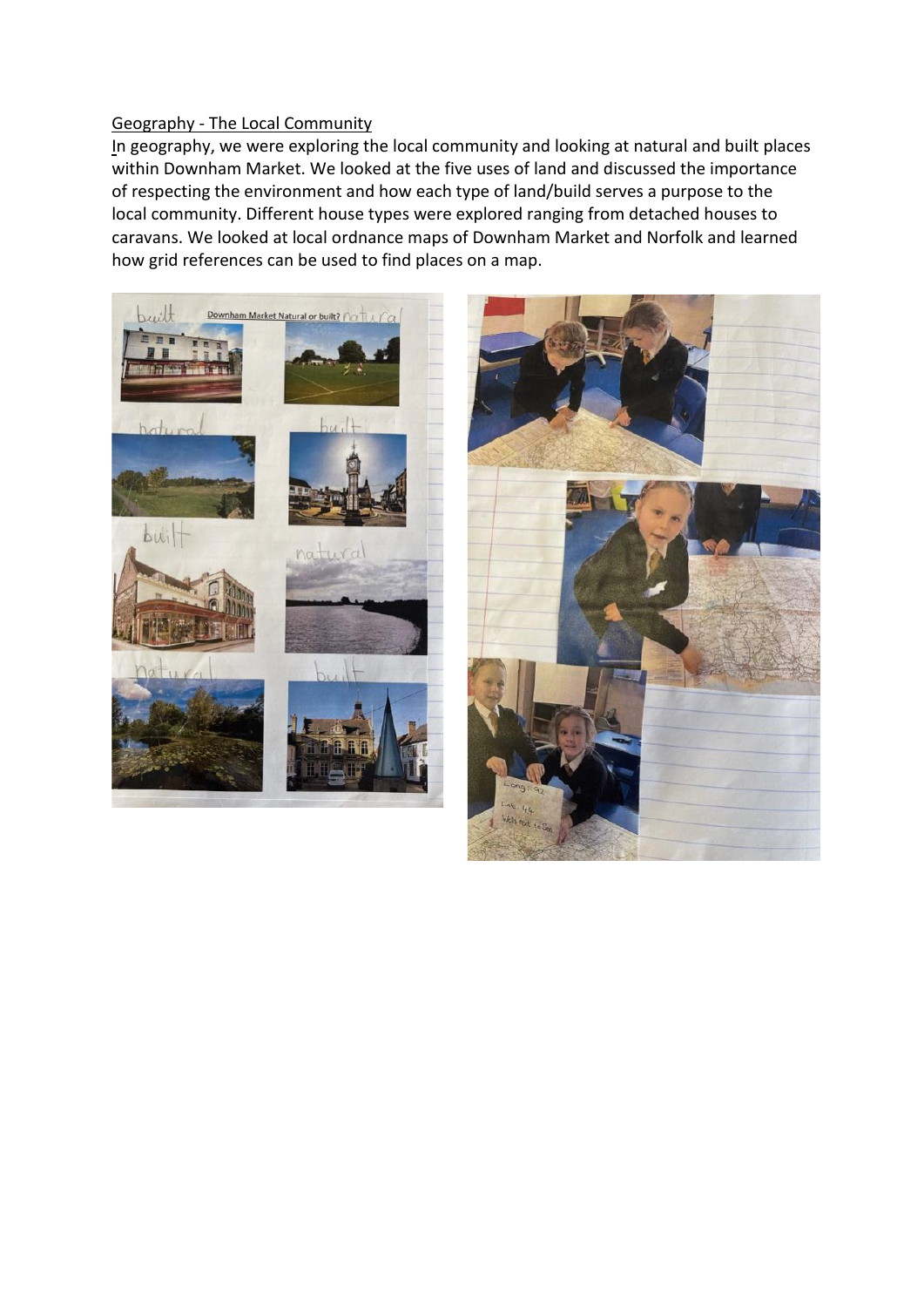# History - Law and Power and The Magna Carta

We began this topic by discussing and writing about 'What is the Law?' We then looked at a courtroom and discussed the roles of each person within a court. Children then had the opportunity to go to our class/hall court and participate in a trial. Linking to law and power we then looked at Henry II and learned about what a reformer is. We also learned about how jury's started and how juries are still in place today. We learned about the importance of Thomas Becket and how the barons ensured even a king must follow the law.



would do the march 2002<br>surg of eresmants was June<br>presented the Respected men<br>furies today (Isen to the evident<br>and ducide who is guilty wednesday light The discretice of todays<br>ollowed that women where<br>women are allowed and men. Millie the resonance The crown has the power! 1. Always We cream from breakfast 2. noveless people can be given bank account. 3. Money is gree 4. on Monday, Tuday no School 5. no robbers MM &